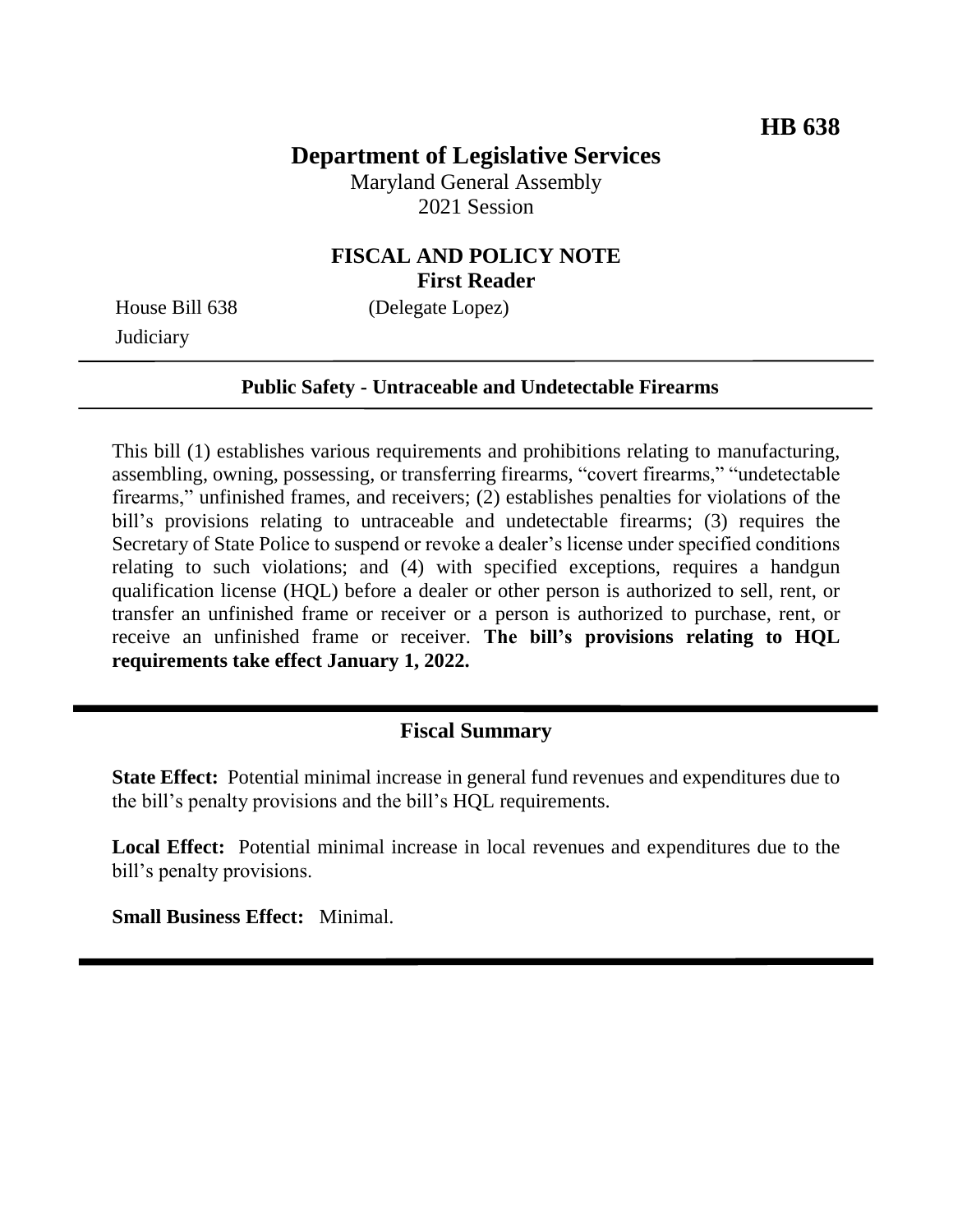# **Analysis**

#### **Bill Summary:**

#### *Identification Marks – Alterations*

In addition to the manufacturer's identification mark or number addressed by an existing prohibition, a person is prohibited from obliterating, removing, changing, or altering any other mark of identification on a firearm or an "unfinished frame or receiver." If on trial for such a violation and possession of the firearm by the defendant is established, the defendant is presumed to have obliterated, removed, changed or altered the other mark of identification on the firearm or unfinished frame or receiver.

#### *Untraceable and Undetectable Firearms*

A person may not manufacture or assemble a covert firearm or an undetectable firearm or possess, sell, offer to sell, transfer, purchase, or receive a covert firearm or an undetectable firearm.

Beginning January 1, 2022:

- a person may continue to possess a firearm or an unfinished frame or receiver that the person manufactured or assembled and lawfully possessed before January 1, 2022, if (1) the firearm or unfinished frame or receiver is marked with a unique serial number, as specified and (2) the person maintains a record log that includes specified information;
- a person is prohibited from transferring the ownership of a firearm or unfinished frame or receiver that the person manufactured or assembled and lawfully possessed before January 1, 2022, that is marked in accordance with the above requirements, unless the transfer of ownership is made to another family member who possesses a valid HQL or to a law enforcement agency;
- a firearm or an unfinished frame or receiver must be marked, as specified, by a federally licensed firearms manufacturer or federally licensed firearms importer before being (1) sold, offered for sale, or transferred in the State; (2) imported or otherwise brought into the State; or (3) possessed in the State; and
- a federally licensed firearms dealer, federally licensed firearms manufacturer, and federally licensed firearms importer must maintain a record log of any sale or transfer of a firearm or an unfinished frame or receiver as required by federal law and regulation.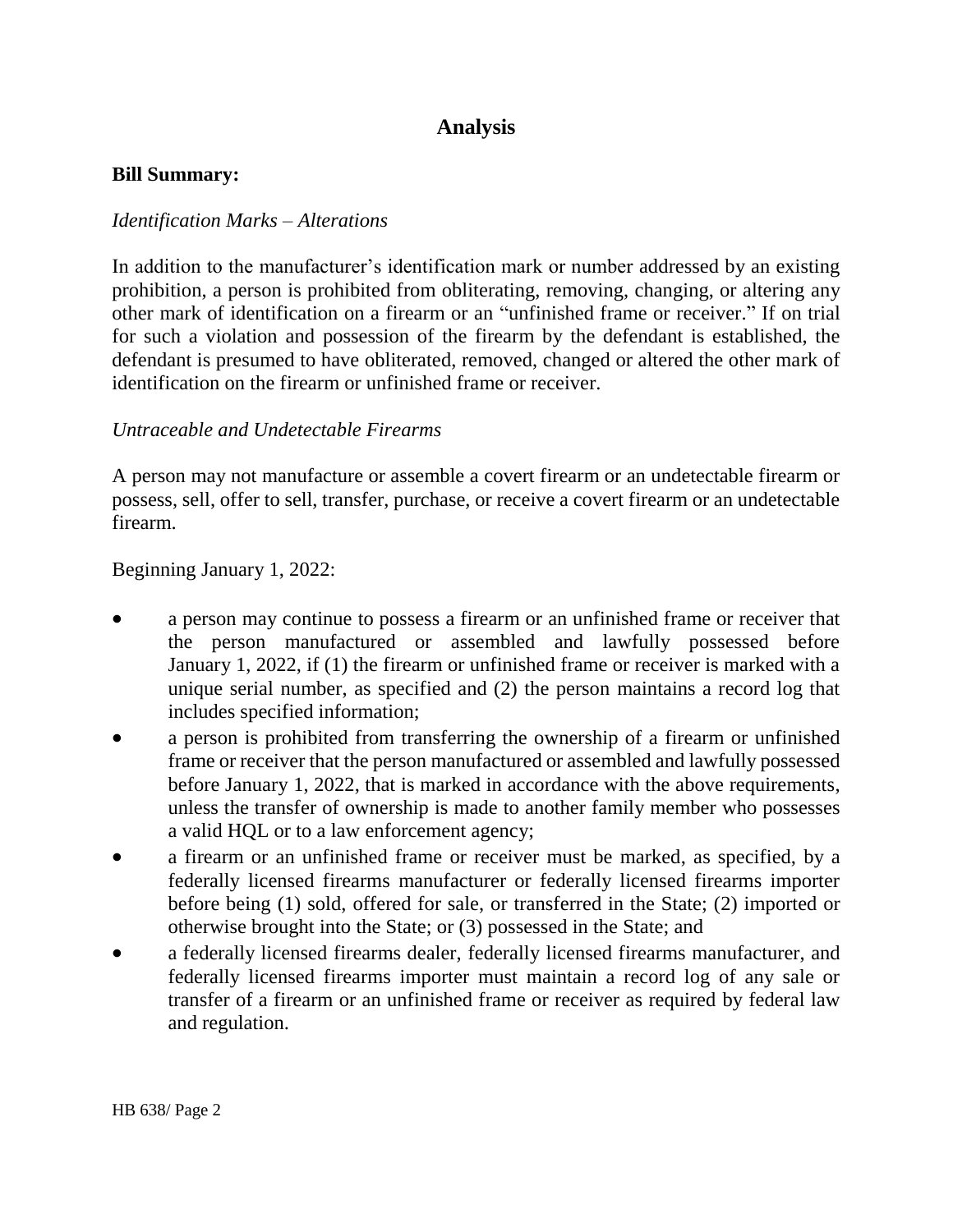For a first violation, a violator is guilty of a civil offense and on conviction must be fined a minimum of \$1,000 up to a maximum of \$2,500. For a subsequent violation, a violator is guilty of a misdemeanor and on conviction is subject to maximum penalties of up to two years imprisonment and/or a \$5,000 fine. A court may order a suspension of prosecution if the court finds that (1) the violation is not of a serious nature and (2) the person charged with the violation is not likely to offend in the future, has not previously been convicted of a violation of these provisions, and has not previously had a prosecution for a violation of these provisions suspended.

A person who is prohibited by law from manufacturing, assembling, owning, or possessing a firearm may not knowingly solicit, request, compel, coerce, conspire, facilitate, aid, or abet the manufacturing or assembling of a firearm or an unfinished frame or receiver. In addition, a person may not knowingly conspire, facilitate, aid, or abet the manufacturing or assembling of a firearm or an unfinished frame or receiver for a person who is prohibited by law from manufacturing, assembling, owning, or possessing a firearm. A violator is guilty of a misdemeanor and on conviction is subject to maximum penalties of up to two years imprisonment and/or a \$5,000 fine. Each violation is a separate crime.

The provisions relating to untraceable and undetectable firearms do not apply to (1) a firearm manufactured before 1968, an antique firearm, a firearm or an unfinished frame or receiver that is required by federal law and regulation to be engraved, cast, or stamped with a serial number and has been engraved, cast, or stamped with a serial number in accordance with all federal laws and regulations; (2) sales, offers to sell, transfers, or possession of firearms or unfinished frames or receivers by or between federally licensed firearms dealers, federally licensed firearms manufacturers, or federally licensed firearms importers; or (3) the transferring or surrendering of a firearm or an unfinished frame or receiver to a law enforcement agency.

The Secretary of State Police must suspend a dealer's license if the licensee is convicted of a first violation under the bill's provisions relating to untraceable and undetectable firearms. The Secretary must revoke a dealer's license if the licensee is convicted of a second or subsequent violation not stemming from the same sale or transfer as the first violation.

### *Unfinished Frame or Receiver – Handgun Qualification License Required*

A dealer or any other person may not sell, rent, or transfer an unfinished frame or receiver to a purchaser, lessee, or transferee unless the purchaser, lessee, or transferee presents to the dealer or other person an HQL issued to the purchaser, lessee, or transferee by the Secretary of State Police. In addition, unless exempt as specified, a person must possess a valid HQL in order to purchase, rent, or receive an unfinished frame or receiver.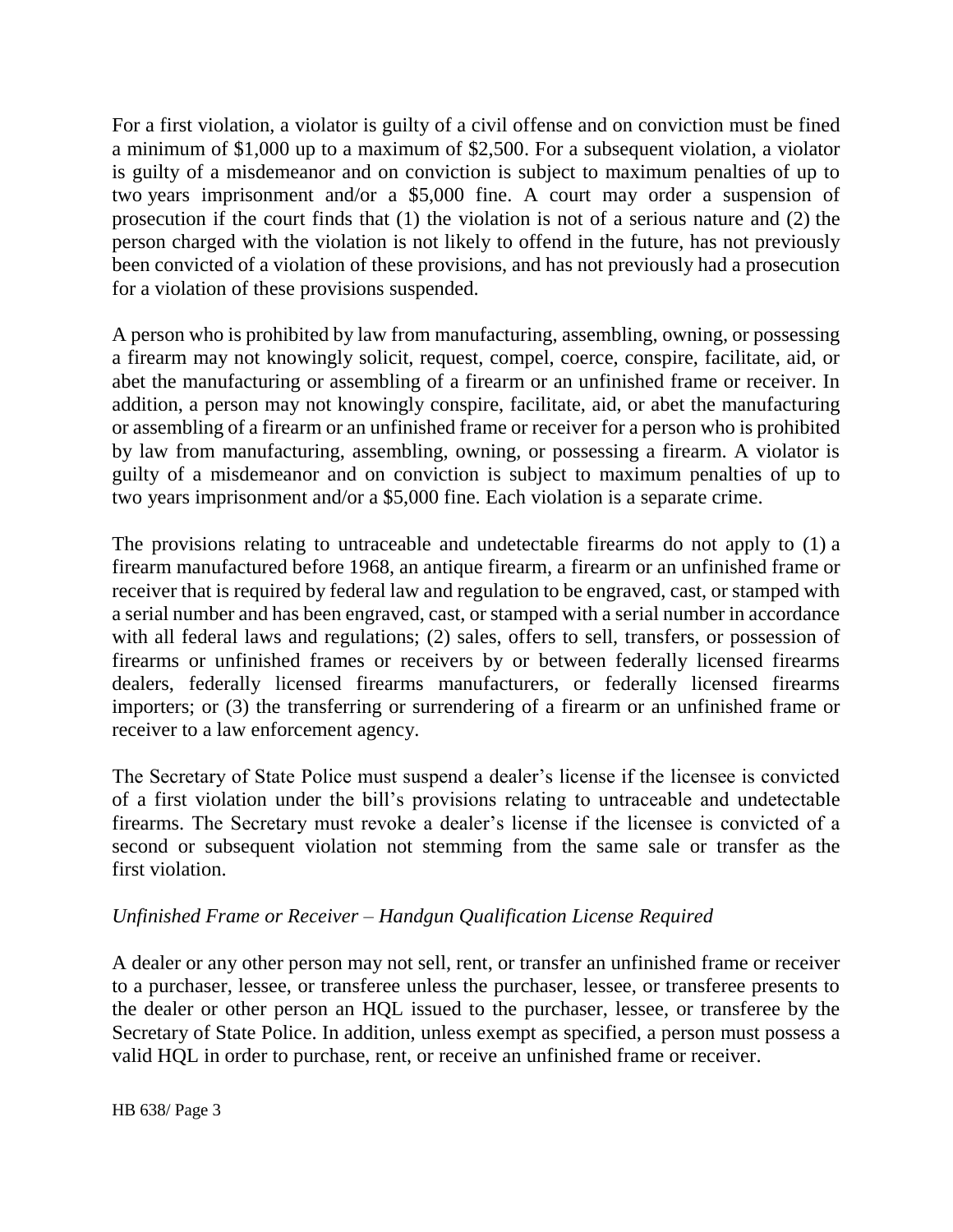## *Definitions*

"Covert firearm" means a firearm that is constructed in a shape or configuration that a reasonable person would not immediately recognize to be a firearm.

"Undetectable firearm" means a firearm (1) that, after removal of grips, stocks, and magazines, is not detectable by a metal detector calibrated and operated to detect a security exemplar or (2) of which the slide, cylinder, frame, receiver, or barrel, when subjected to inspection by an x-ray machine that is of a type commonly used at airports, does not generate an image that accurately depicts the shape of the slide, cylinder, frame, receiver, or barrel.

"Unfinished frame or receiver" means a product that is intended or designed to serve as the frame or receiver, including the lower receiver, of a firearm but is in an unfinished state of manufacture. "Unfinished frame or receiver" includes a blank, casting, or machined body that requires modification, such as machining, drilling, filing, or molding, to be used as part of a functional firearm, if it does not include a piece of material that has (1) been altered in size or external shape solely to facilitate transportation or storage or (2) undergone an alteration in chemical composition.

The bill alters the definition of "regulated firearm" to include an unfinished frame or receiver.

**Current Law:** Generally, State law prohibits a person from manufacturing for distribution or sale a handgun that is not included on the handgun roster in the State. However, law enforcement may not be aware of firearms manufactured within a person's home for personal use until the firearm is used or transferred. The federal Undetectable Firearms Act prohibits a person from manufacturing, importing, selling, shipping, delivering, possessing, transferring, or receiving any firearm that is not as detectable by a walk-through metal detection as a security exemplar containing 3.7 ounces of steel, or any firearm with major components that do not generate an accurate image before standard airport imaging technology. The federal prohibition was first enacted in 1988 and was renewed for 10 years in December 2013.

An HQL authorizes a person to purchase, rent, or receive a handgun. Generally, the Secretary of State Police must issue an HQL to a person who (1) is at least age 21; (2) is a State resident; (3) has completed a firearms safety training course; and (4) is not prohibited by federal or State law from purchasing or possessing a handgun. Current law requirements and background relating to the issuance of an HQL is summarized in the **Appendix – Handgun Qualification License Requirements – Current Law/Background.**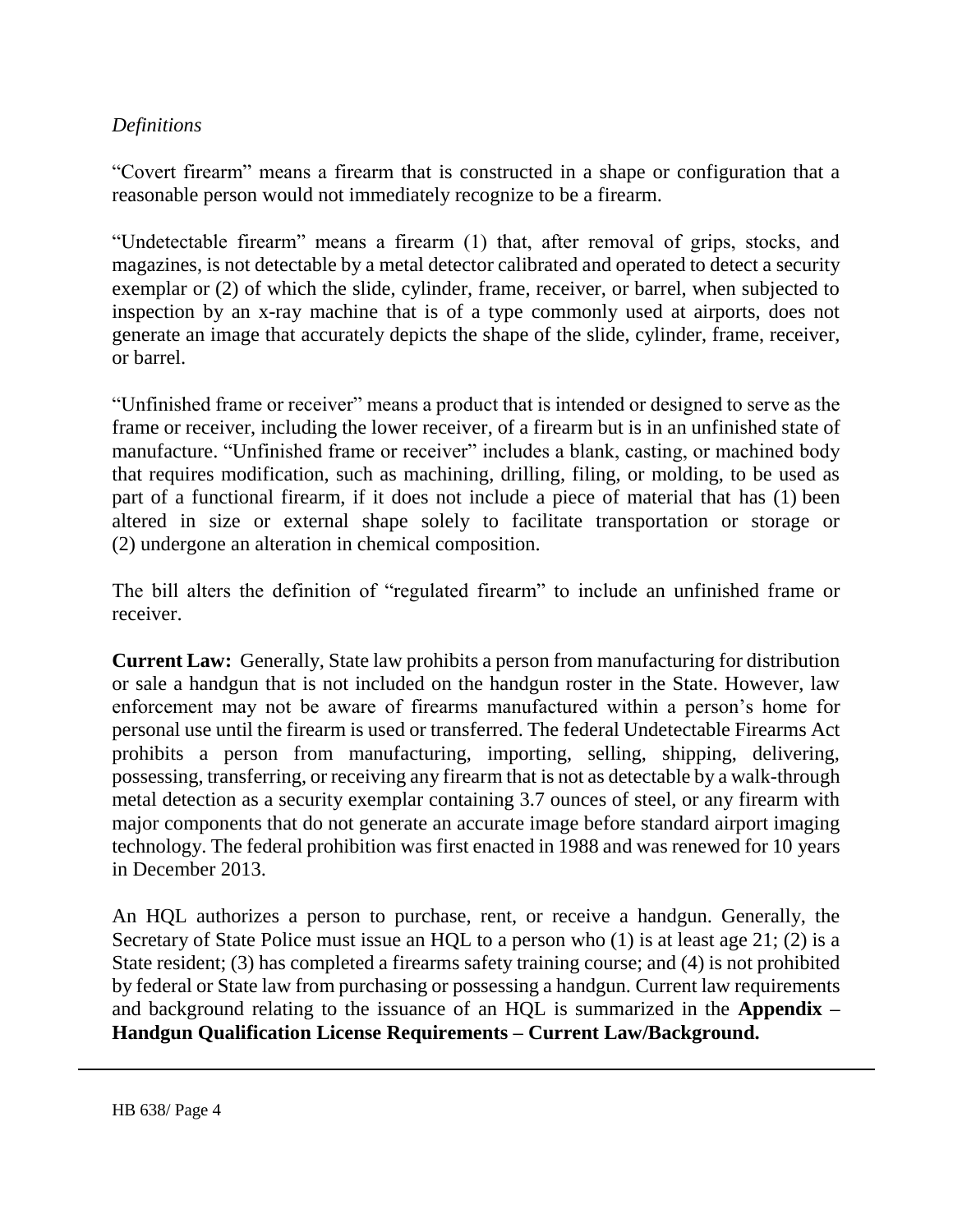# **Additional Information**

**Prior Introductions:** None.

**Designated Cross File:** SB 624 (Senator Lee) - Judicial Proceedings.

**Information Source(s):** Maryland State Commission on Criminal Sentencing Policy; Judiciary (Administrative Office of the Courts); Office of the Public Defender; Maryland State's Attorneys' Association; Department of Public Safety and Correctional Services; Department of State Police; Department of Legislative Services

**Fiscal Note History:** First Reader - February 16, 2021 rh/lgc

Analysis by: Shirleen M. E. Pilgrim Direct Inquiries to:

(410) 946-5510 (301) 970-5510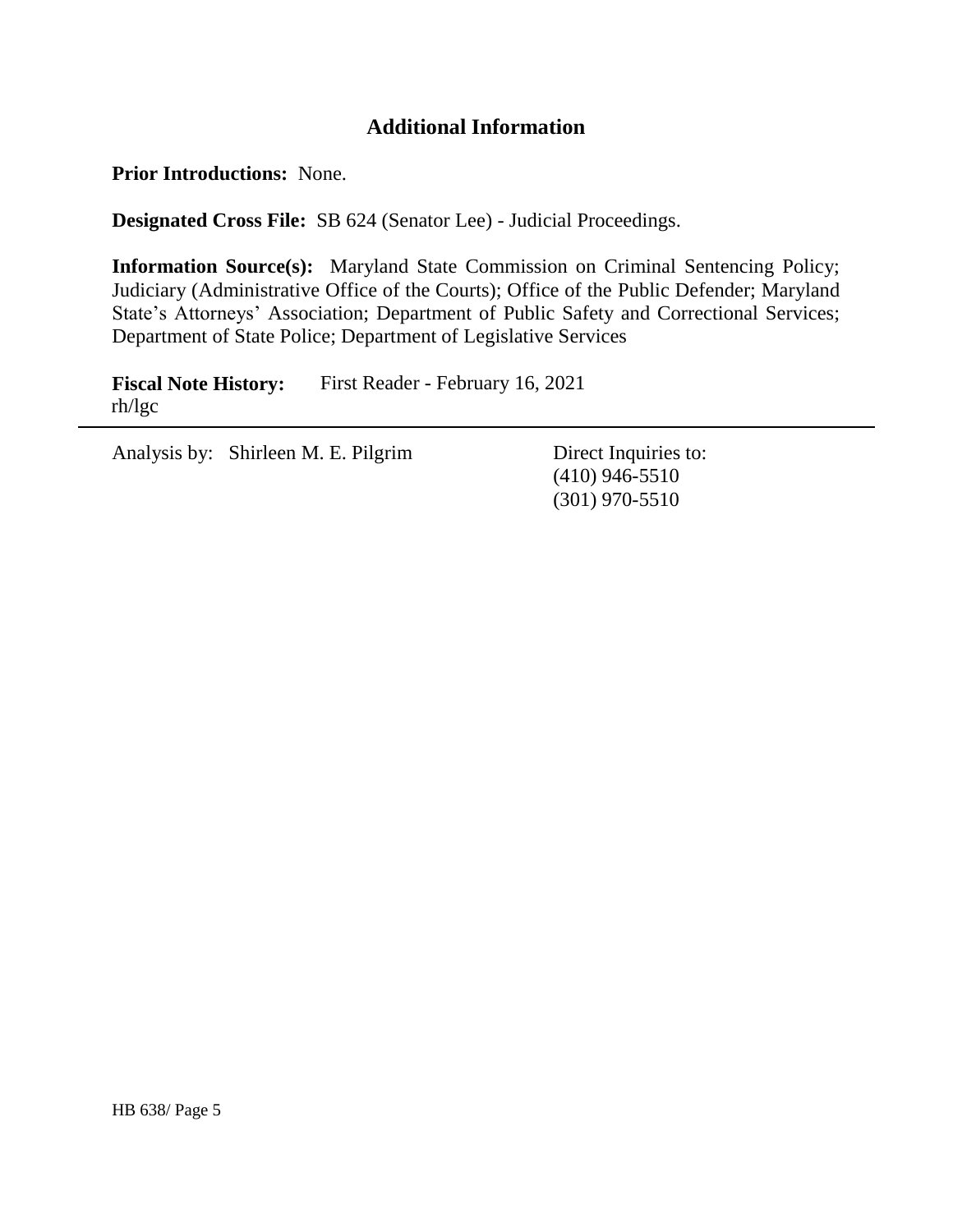# **Appendix Handgun Qualification License Requirements – Current Law/Background**

A handgun qualification license (HQL) authorizes a person to purchase, rent, or receive a handgun. A licensed firearms manufacturer; a specified active or retired law enforcement officer; a member or retired member of the U.S. Armed Forces or the National Guard; and a person purchasing, renting, or receiving an antique, curio, or relic firearm (as defined under federal law) are exempt from the requirements of the licensing provisions.

The Secretary of State Police must apply for a State and national criminal history records check for each applicant. As part of the application for a criminal history records check, the Secretary must submit one complete set of fingerprints of the applicant.

The application fee for an HQL is to cover administrative costs and may be up to \$50. The term of the license is 10 years. License renewal fees are set at up to \$20. Generally, the Secretary of State Police must issue an HQL to a person who (1) is at least 21 years old; (2) is a State resident; (3) has completed a firearms safety training course; and (4) is not prohibited by federal or State law from purchasing or possessing a handgun.

The firearms safety training course must include (1) a minimum of four hours of instruction by a qualified handgun instructor; (2) classroom instruction on State firearm law, home firearm safety, and handgun mechanisms and operation; and (3) a firearms orientation that demonstrates that the person can safely operate and handle a firearm. An applicant is not required to complete an approved firearms safety training course if the applicant has previously completed a certified firearms training course, has completed a hunting safety course prescribed by the Department of Natural Resources, is currently a qualified handgun instructor, is an honorably discharged member of the U.S. Armed Forces or the National Guard, is a certain employee of an armored car company, or lawfully owns a regulated firearm. Renewal applicants are not required to complete the firearms safety training course or submit to a State and national criminal history records check.

The Secretary may issue an HQL without an additional application or fee to a person who meets the requirements for the issuance of a handgun permit who does not already have an HQL.

HB 638/ Page 6 Within 30 days after receiving a properly completed HQL application, the Secretary must provide (1) an HQL, if approved, or (2) a written denial of the application, including the reason the application was denied and a statement of the applicant's appeal rights regarding the decision.